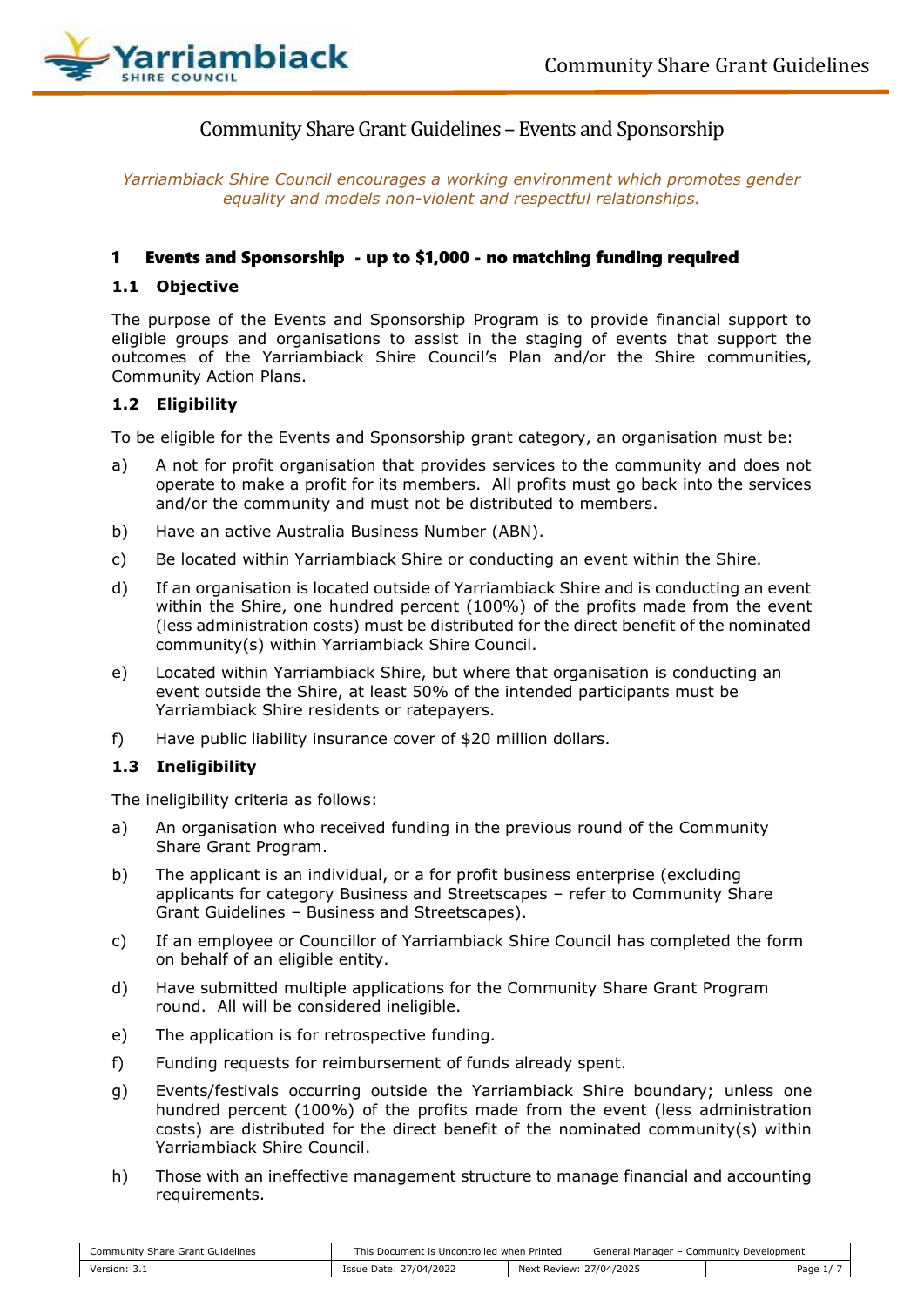

- i) Events/festivals that denigrate or exclude any groups in the community.
- j) Events/festivals that have safety and/or environmental hazards.
- k) Past funding recipients with outstanding debts to the Yarriambiack Shire Council and/or incomplete reporting on previous funding.
- l) Funding requests for training or education.
- m) Funding requests for industry specific events e.g. conferences, tradeshows, exhibitions, award ceremonies etc.
- n) Funding requests for interstate and overseas travel expenses.
- o) Funding requests for general fundraising activities.
- p) Funding requests from individual private enterprises.
- q) Funding requests from commercial organisations operating on a profit basis.

# **1.4 Assessment Criteria**

The following criteria will be used to assess applications:

- a) Does the event showcase the diversity of people and lifestyles in the Yarriambiack Shire?
- b) Does the event strengthen ties within the community and between the community and the Yarriambiack Shire?
- c) Does the event enhance social wellbeing and contribute positively to the image of Yarriambiack as a cohesive and inclusive community?
- d) Will the event provide an economic benefit to the municipal residents of the Yarriambiack Shire Council?
- e) Does the Event link directly to a Council Plan objective; or Community Action Plan Project / Objective?
- f) Waste wise All events need to have a waste management plan for the event that focusses on reducing overall waste and single use plastics and includes separate bins for glass, mixed recycling and landfill.

A scoring matrix (Table 1) will be utilised by the Assessment Panel to score each project.

# **1.5 Terms of Funding**

- a) The Community Share Grants Program Events and Sponsorship has two annual funding rounds as per the Policy.
- b) Organisations are only permitted to submit one application for each funding round.
- c) All mandatory questions within the application must be fully completed and include all requested attachments.
- d) Grants will be distributed on receipt of the submitted Grant Funding Agreement and associated invoice.
- e) All funds must be expended or assigned to an item of expenditure by the end of funding period, in accordance with the funding agreement.
- f) Applications will not be assessed if previous grants have not been acquitted by the due date.
- g) Successful applicants will be required to submit a grant acquittal by the end of the funding period.
- h) Auspiced applicants must provide a letter from the auspicing organisation confirming their commitment to the project and willingness to manage funds on behalf of the applicant.
- i) If an organisation is auspiced, funds will be paid to the auspicing organisation.

| Community Share Grant Guidelines | This Document is Uncontrolled when Printed |                         | General Manager – Community Development |           |
|----------------------------------|--------------------------------------------|-------------------------|-----------------------------------------|-----------|
| Version:                         | Issue Date: 27/04/2022                     | Next Review: 27/04/2025 |                                         | Page $21$ |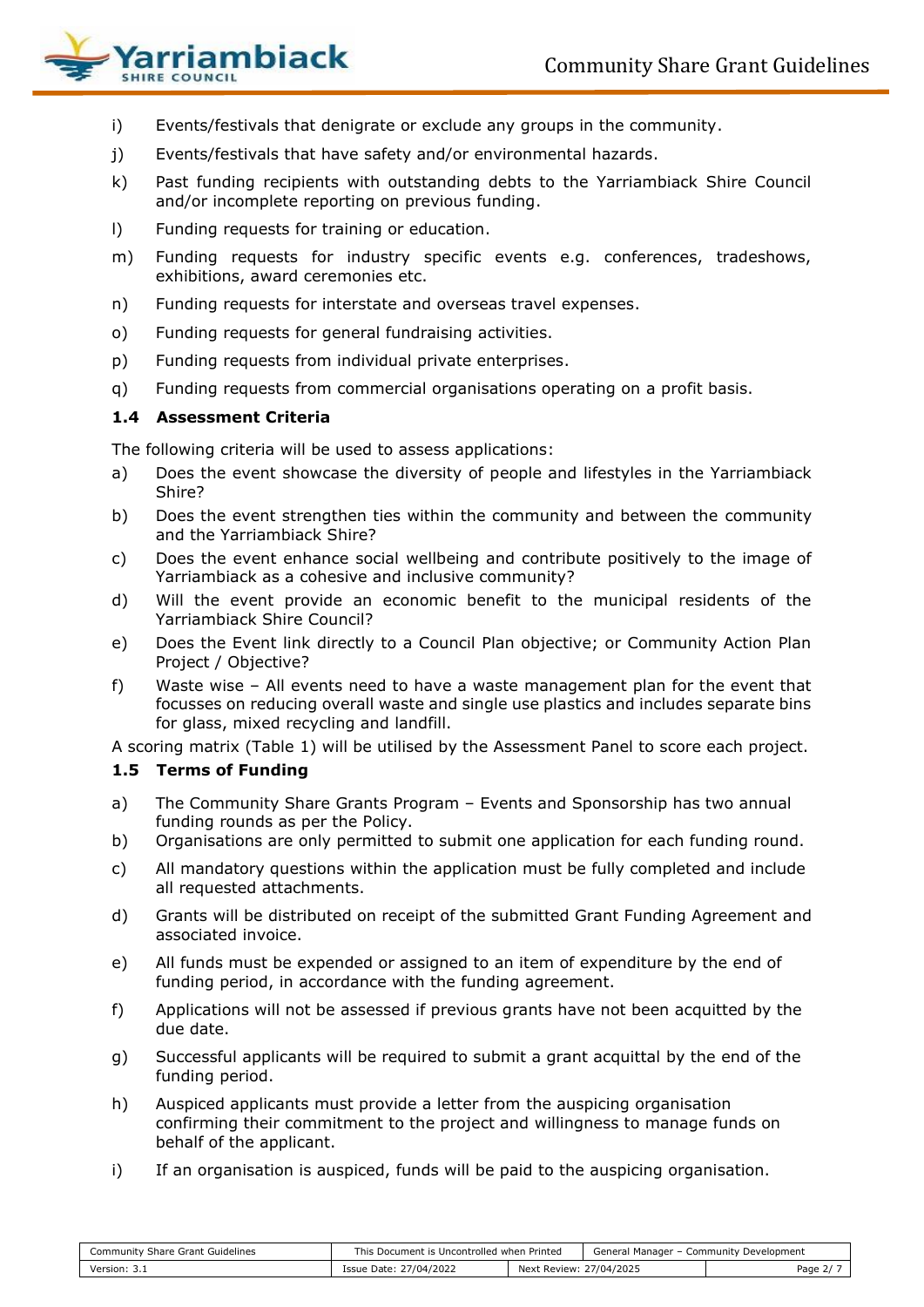

- j) Programs will not be funded retrospectively (i.e. they cannot have already occurred).
- k) The project budget must detail all expenditure and income items.
- l) All grants will be subject to the Goods & Services Tax (GST). All organisations must submit one of the following to receive payment:
	- i. Organisations with an Australian Business Number (ABN) registered for GST A tax invoice, inclusive of GST stating the organisation's ABN.
	- ii. Organisations with an Australian Business Number (ABN) not registered for GST - An invoice stating the organisation's ABN.
- m) Council reserves the right to refuse funding if the terms of the Funding have not been met.

#### **1.6 Step by Step Guide**

- a) All applicants must ensure they read the Community Share Grant Policy and Guidelines to familiarise with the program requirements.
- b) Check the eligibility and ineligibility sections of the Policy and Guidelines to determine if the organisation is eligible to apply for the current round.
- c) Ensure all areas of the application form are completed and provide attachments where required.
- d) Complete the Community Share Grants Application Form available for download / or via online submission at the Yarriambiack Shire Council Website.

Submit application using the following methods by the due date:

| Email:     | grants@yarriambiack.vic.gov.au |
|------------|--------------------------------|
| In person: | 34 Lyle Street, Warracknabeal  |
| Mail:      | PO Box 243, Warracknabeal 3393 |

- Online Submission: Direct from website, ensuring all documentation is available when commencing the application process.
- e) Applicants will be notified in writing of the outcome by the timeline dates as outlined in the associated Policy.
- f) Successful applicants will be required to sign and return an agreement to Council before payment of the grant and commencement of the project.

## **1.7 Definitions**

| Strengthen<br><b>Ties</b> | An event that brings a broad cross section of the community together to<br>create a more caring, inclusive community. It can also entice people to<br>want to live/move to the area, creating an overall positive impact for the<br>Shire.                  |
|---------------------------|-------------------------------------------------------------------------------------------------------------------------------------------------------------------------------------------------------------------------------------------------------------|
|                           | Strengthening ties between the Community and Council can be through<br>Councillors / Senior Management attending and actively participating in<br>the event.                                                                                                |
| Groups                    | Groups are people that fit within a specific category such as Aboriginal<br>peoples, age, culture (ethnic backgrounds), gender, disability, socio-<br>economic, sexual orientations, professions (e.g., farming, white-collar,<br>blue-collar professions). |

| Community Share Grant Guidelines | This Document is Uncontrolled when Printed<br>General Manager - Community Development |                         |  |           |
|----------------------------------|---------------------------------------------------------------------------------------|-------------------------|--|-----------|
| Version: 3.1                     | Issue Date: 27/04/2022                                                                | Next Review: 27/04/2025 |  | Page $3/$ |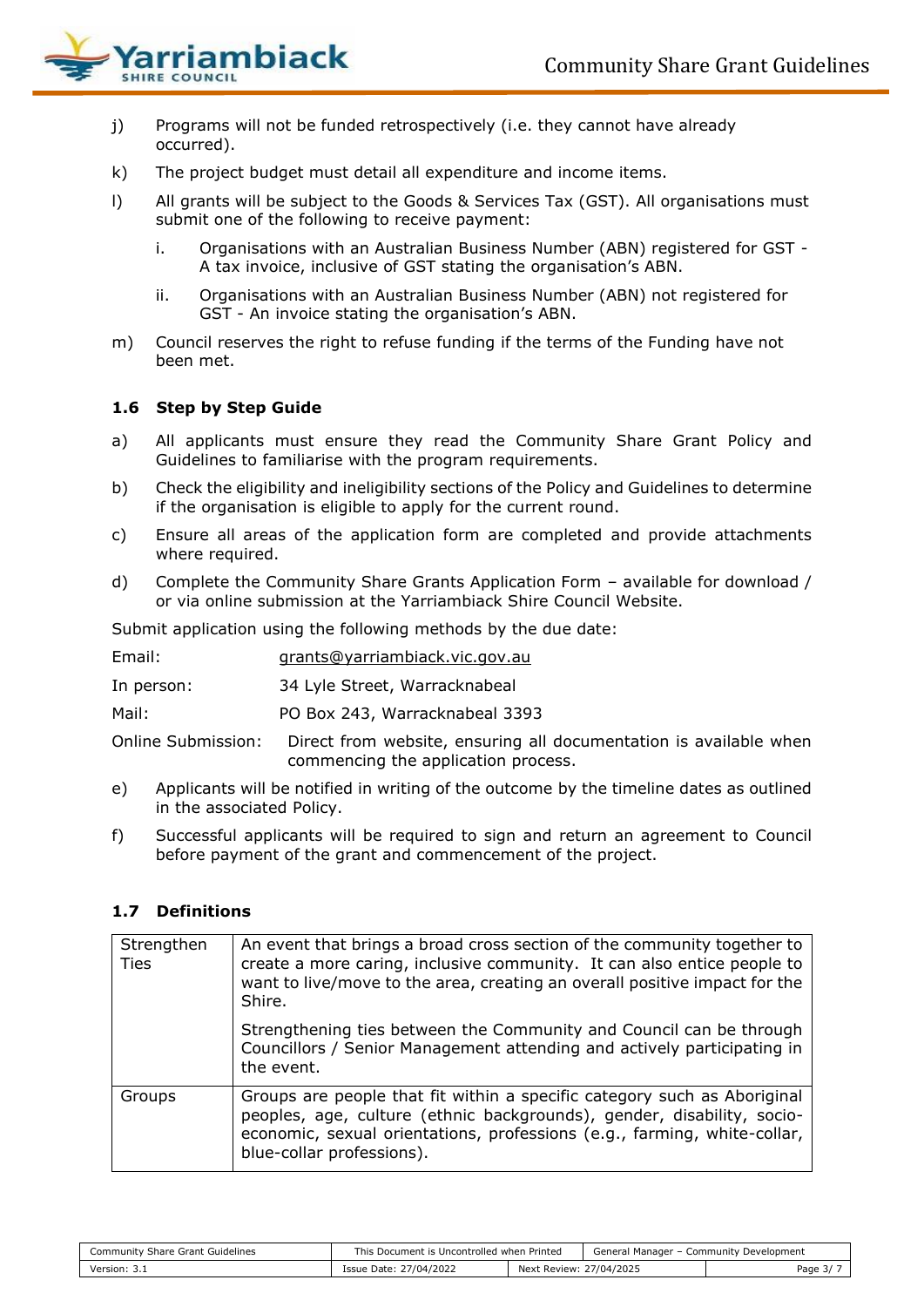

| Social<br>wellbeing                    | Social wellbeing enhances community spirit, builds networks within and<br>outside of the community that can provide an overall benefit to the social<br>fabric and cohesion of the community. Can foster a sense of place and<br>a sense of pride in the shire and/or town. Can create a vision of the<br>town, or expand on a vision for the town that creates a more cohesive<br>and inclusive community. |
|----------------------------------------|-------------------------------------------------------------------------------------------------------------------------------------------------------------------------------------------------------------------------------------------------------------------------------------------------------------------------------------------------------------------------------------------------------------|
| Cohesive<br>and inclusive<br>community | Inclusive communities are welcoming to diverse groups of people,<br>including, but not limited to, seniors, youth, children, Aboriginal Peoples,<br>and<br>newcomers, persons with<br>disabilities, people<br>immigrants<br>experiencing mental health challenges, and low-income populations.                                                                                                              |
| Community<br><b>Action Plan</b>        | Each Community in Yarriambiack Shire Council has a Community Action<br>Plan that identifies projects and objectives that are collectively important<br>for Council and/or the community to pursue.                                                                                                                                                                                                          |
| Council Plan                           | Key Objective 1: A Vibrant and Diversified Economy                                                                                                                                                                                                                                                                                                                                                          |
|                                        | Key Objective 2: A Healthy and Inclusive Community                                                                                                                                                                                                                                                                                                                                                          |
|                                        | Key Objective 3: A Robust and Thriving Environment                                                                                                                                                                                                                                                                                                                                                          |
|                                        | Key Objective 4: A Council Who Serves its Community                                                                                                                                                                                                                                                                                                                                                         |
|                                        | Refer to the Yarriambiack Shire Council - Council Plan for more details,<br>available for download on Councils Website.                                                                                                                                                                                                                                                                                     |
| Not for Profit<br>Organisation         | Not-for-profit (NFP) organisations are organisations that <b>provide</b><br>services to the community and do not operate to make a profit for its<br>members (or shareholders, if applicable). A few examples are childcare<br>centres, art centres, neighbourhood associations, medical centres and<br>sports clubs.                                                                                       |
| Waste Wise                             | Waste wise events reduce overall waste, excludes the use of single use<br>plastics in line with Victorian Government regulations and encourages<br>the separation of waste into glass, mixed recycling and landfill bins.                                                                                                                                                                                   |

| Community Share Grant Guidelines | This Document is Uncontrolled when Printed |                         | Community Development<br>General Manager – |         |
|----------------------------------|--------------------------------------------|-------------------------|--------------------------------------------|---------|
| Version: 3.1                     | Issue Date: 27/04/2022                     | Next Review: 27/04/2025 |                                            | Page 4, |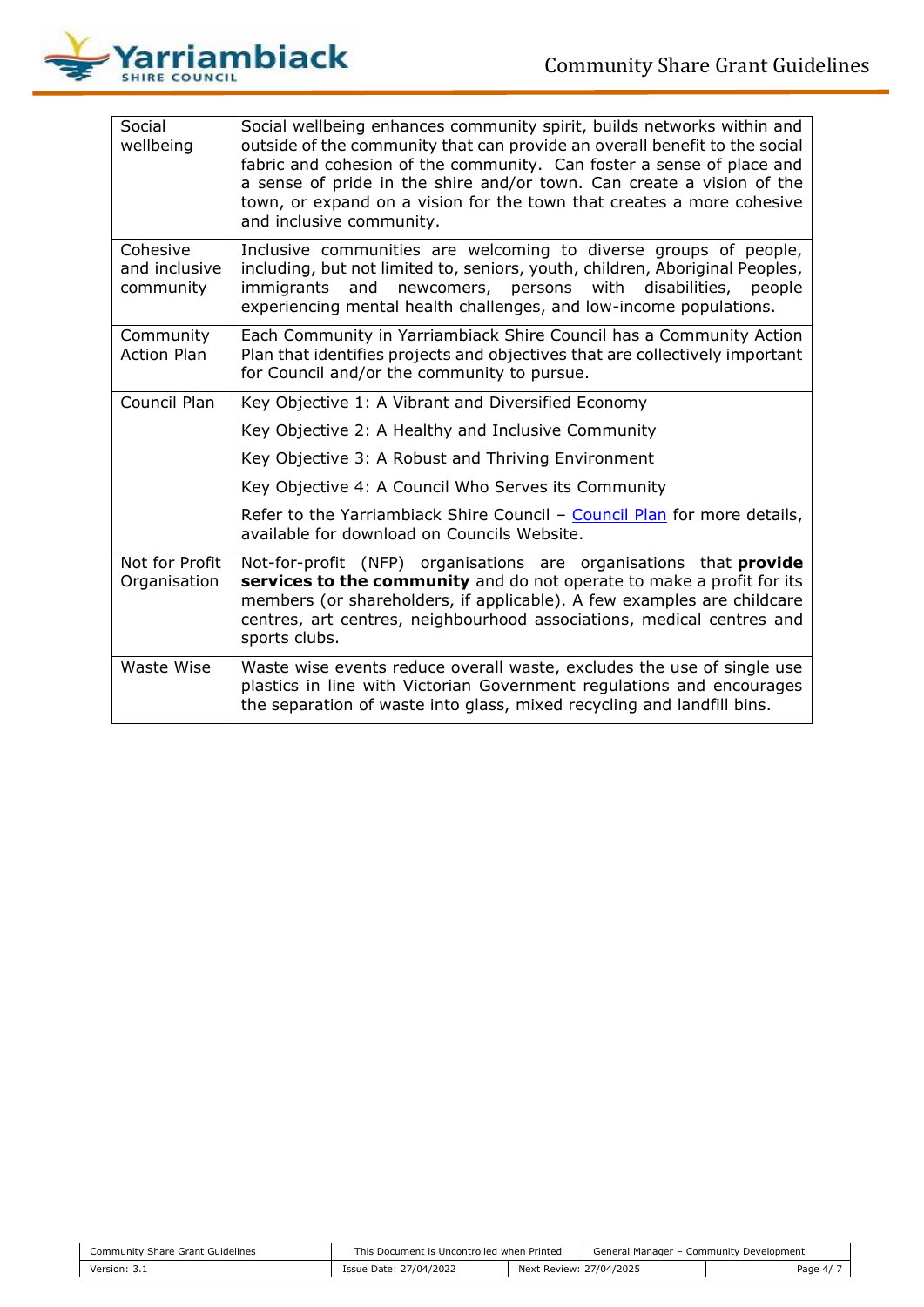

|                                                   | TABLE 1: Events and Sponsorship - up to \$1,000 - no matching funding required                                                                                                                     |                                                                                                                                                                                                    |                                                                                                                                                                                                               |                                                                                                                                                         |                                                                                                                                                                                        |                                                                                                                                          |  |
|---------------------------------------------------|----------------------------------------------------------------------------------------------------------------------------------------------------------------------------------------------------|----------------------------------------------------------------------------------------------------------------------------------------------------------------------------------------------------|---------------------------------------------------------------------------------------------------------------------------------------------------------------------------------------------------------------|---------------------------------------------------------------------------------------------------------------------------------------------------------|----------------------------------------------------------------------------------------------------------------------------------------------------------------------------------------|------------------------------------------------------------------------------------------------------------------------------------------|--|
| <b>Criteria</b><br>$/$ No.<br>of<br><b>Points</b> | <b>Diversity of people</b><br>(age, culture, gender,<br>disability, socio-<br>economic, mental health)                                                                                             | <b>Strengthen ties</b>                                                                                                                                                                             | <b>Enhance social wellbeing</b>                                                                                                                                                                               | <b>Contribute positively to</b><br>the image of<br>Yarriambiack as a<br>cohesive and inclusive<br>community                                             | <b>Economic benefit to</b><br><b>Yarriambiack Shire</b><br><b>Council municipality</b>                                                                                                 | <b>Alignment with Council</b><br>Plan objective and/or<br><b>Community Action Plan</b><br>project or objective                           |  |
| 5                                                 | The event / sponsorship<br>aims to provide a direct and<br>indirect benefit to a broad<br>cross section of the<br>community, across the<br>entire Yarriambiack Shire<br>footprint.                 | The event / sponsorship<br>strengthens ties not only<br>across the whole<br>community, whilst also<br>strengthening ties between<br>the community and Council,<br>through support of the<br>event. | The event / sponsorship<br>meets items 1, 2, 3 & 4 of<br>this matrix, along with<br>creating a vision for their<br>town they did not have<br>before or expands on<br>current vision for<br>event/sponsorship. | The event / sponsorship<br>enabled all groups within<br>the Shire to attend and/or<br>participate.                                                      | The event / sponsorship will<br>create a positive economic<br>benefit to the broader<br>Yarriambiack Shire,<br>increasing tourism and<br>business visits for greater<br>than two days. | The event / sponsorship<br>aligns with more than two<br>Council Plan objectives and<br>more than one Community<br>Action Plan objective. |  |
| 4                                                 | The event / sponsorship<br>aims to provide a direct and<br>indirect benefit to a broad<br>cross section of the<br>community, within a<br>specified footprint in the<br>Yarriambiack Shire Council. | The event / sponsorship<br>strengthens ties with a vast<br>array of groups across the<br>broader Yarriambiack Shire<br>Council footprint.                                                          | The event $\overline{I}$ sponsorship<br>Meets items 1, 2 & 3 and<br>improves skills of residents,<br>or fosters a sense of place<br>and a sense of pride<br>amongst municipal<br>residents.                   | The event / sponsorship is<br>targeted at all groups,<br>within a select town(s)<br>within the Shire.                                                   | The event / sponsorship will<br>create a positive economic<br>benefit to the broader<br>Yarriambiack Shire,<br>increasing tourism and<br>business visits for one or<br>two days.       | The event / sponsorship<br>aligns with two Council Plan<br>objectives and a Community<br>Action Plan objective.                          |  |
| $\mathbf{3}$                                      | The event / sponsorship<br>aims to provide a direct<br>benefit to two or three<br>groups of people within the<br>municipality.                                                                     | The event / sponsorship<br>strengthens ties with<br>multiple groups across the<br>broader Yarriambiack Shire<br>Council footprint.                                                                 | The event / sponsorship<br>Meets item 1, 2 and builds<br>networks outside of the<br>community.                                                                                                                | The event / sponsorship is<br>targeted at a select<br>group(s) but is available for<br>all residents within the<br>target group(s) across the<br>Shire. | The event / sponsorship will<br>create a positive economic<br>benefit to town(s) in YSC,<br>increasing tourism and<br>business visits for one or<br>two days.                          | The event / sponsorship<br>aligns with a Council Plan<br>objective and a Community<br>Action Plan objective.                             |  |
| $\overline{2}$                                    | The event / sponsorship<br>aims to provide an indirect<br>benefit to two or three<br>groups of people within the<br>municipality                                                                   | The event / sponsorship<br>strengthens ties with two or<br>three groups within the<br>immediate community.                                                                                         | The event / sponsorship<br>Meets item 1 and builds<br>networks within the<br>community.                                                                                                                       | The event / sponsorship is<br>targeted at a select<br>group(s) but is available for<br>all residents within selected<br>town(s) within the Shire.       | The event / sponsorship will<br>create a positive economic<br>benefit to a town in YSC,<br>increasing tourism and<br>business visits for one or<br>two days.                           | The event / sponsorship<br>aligns with two Council Plan<br>objectives.                                                                   |  |
| 1                                                 | The event / sponsorship is<br>only aimed to provide an<br>indirect benefit to one<br>defined group of people.                                                                                      | The event / sponsorship<br>strengthens ties with one<br>group within the immediate<br>community.                                                                                                   | The event / sponsorship<br>Enhances community spirit.                                                                                                                                                         | The event / sponsorship is<br>targeted at a select group<br>for one town within the<br>Shire.                                                           | The event / sponsorship will<br>create a positive economic<br>benefit to a town in YSC,<br>having a positive impact on<br>tourism or businesses.                                       | The event / sponsorship<br>aligns with one Council Plan<br>objective.                                                                    |  |
| 0                                                 | Does not meet the criteria                                                                                                                                                                         | Does not meet the criteria                                                                                                                                                                         | Does not meet the criteria                                                                                                                                                                                    | Does not meet the criteria                                                                                                                              | Does not meet the criteria                                                                                                                                                             | Does not meet the criteria                                                                                                               |  |

| Guideline:<br>Community<br>. Grant<br>31 1 C I C | when Printea<br>roneg<br>THIS DOCUMENT IS UNCONT |                            | Wellbeing<br>$\sim$ $\sim$<br>velonmer<br>Responsir<br>Umcer<br>: Director<br>nmunity i<br>$\sim$ |                                                |
|--------------------------------------------------|--------------------------------------------------|----------------------------|---------------------------------------------------------------------------------------------------|------------------------------------------------|
| Version: 3.                                      | 122<br>Date<br>1/04/2022                         | Next R<br>770472025<br>≓w. |                                                                                                   | the contract of the contract of<br>. .<br>∕aqe |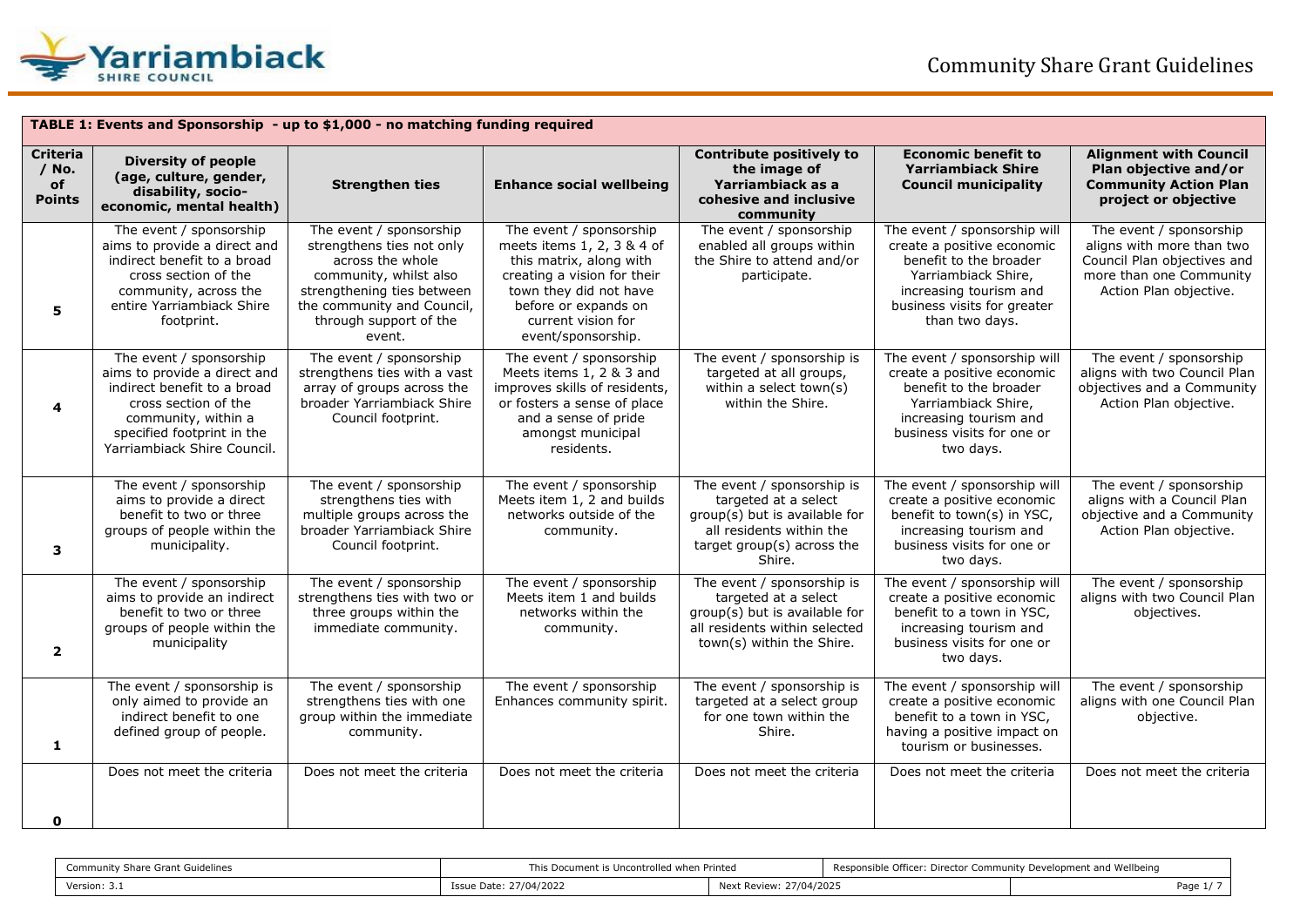

# 2 Application Form Events and Sponsorship - up to \$1,000 - no matching funding required

| <b>Organisation Name</b>                                                                     |  |                                                                                                                                                                                         |          |  |  |
|----------------------------------------------------------------------------------------------|--|-----------------------------------------------------------------------------------------------------------------------------------------------------------------------------------------|----------|--|--|
| <b>Address</b>                                                                               |  |                                                                                                                                                                                         |          |  |  |
| <b>Contact Name</b>                                                                          |  |                                                                                                                                                                                         |          |  |  |
| <b>Contact Email</b>                                                                         |  |                                                                                                                                                                                         |          |  |  |
| <b>Contact Phone</b>                                                                         |  |                                                                                                                                                                                         |          |  |  |
| <b>Amount Applying</b><br>For (ex GST)                                                       |  |                                                                                                                                                                                         |          |  |  |
| Event /<br>Sponsorship<br><b>Budget</b>                                                      |  | Budget section to be completed as part of application, or via<br>online form.                                                                                                           |          |  |  |
|                                                                                              |  | Is the event being held in Yarriambiack Shire?                                                                                                                                          | YES / NO |  |  |
| Council.                                                                                     |  | If no, are (100%) of the profits made from the event (less<br>administration costs) being distributed for the direct benefit of<br>the nominated community(s) within Yarriambiack Shire | YES / NO |  |  |
| If yes, Provide<br><b>Outline of how</b><br>funds will be<br>distributed                     |  |                                                                                                                                                                                         |          |  |  |
| if required?                                                                                 |  | Does your application include cost provisions Planning Permit                                                                                                                           |          |  |  |
| of Yarriambiack Shire Council?                                                               |  | Is the person completing the form an employee or Councillor                                                                                                                             |          |  |  |
| Project Description                                                                          |  |                                                                                                                                                                                         |          |  |  |
| (no more than 500<br>words)                                                                  |  |                                                                                                                                                                                         |          |  |  |
| aimed at?)                                                                                   |  | How will the event enhance diversity? (What cross section of the community is it                                                                                                        |          |  |  |
| How will the event/sponsorship strengthen ties with the Community and Council?               |  |                                                                                                                                                                                         |          |  |  |
| How will the event/sponsorship enhance social wellbeing within the Community?                |  |                                                                                                                                                                                         |          |  |  |
| How will the event/sponsorship contribute to creating a cohesive and inclusive<br>Community? |  |                                                                                                                                                                                         |          |  |  |
|                                                                                              |  | What is the economic benefit to the Community/Shire?                                                                                                                                    |          |  |  |
| Objectives?                                                                                  |  | How does the event align with the Shires Council Plan and/ or Community Action Plan                                                                                                     |          |  |  |
|                                                                                              |  | Mandatory Requirement: Does the event have a Waste Management Plan? YES / NO                                                                                                            |          |  |  |

| Community Share Grant Guidelines | This Document is Uncontrolled when Printed |                        | Responsible Officer: Director Community Development and Wellbeing |         |  |
|----------------------------------|--------------------------------------------|------------------------|-------------------------------------------------------------------|---------|--|
| Version: 3                       |                                            | Issue Date: 27/04/2022 | Next Review: 27/04/2025                                           | Page 1. |  |